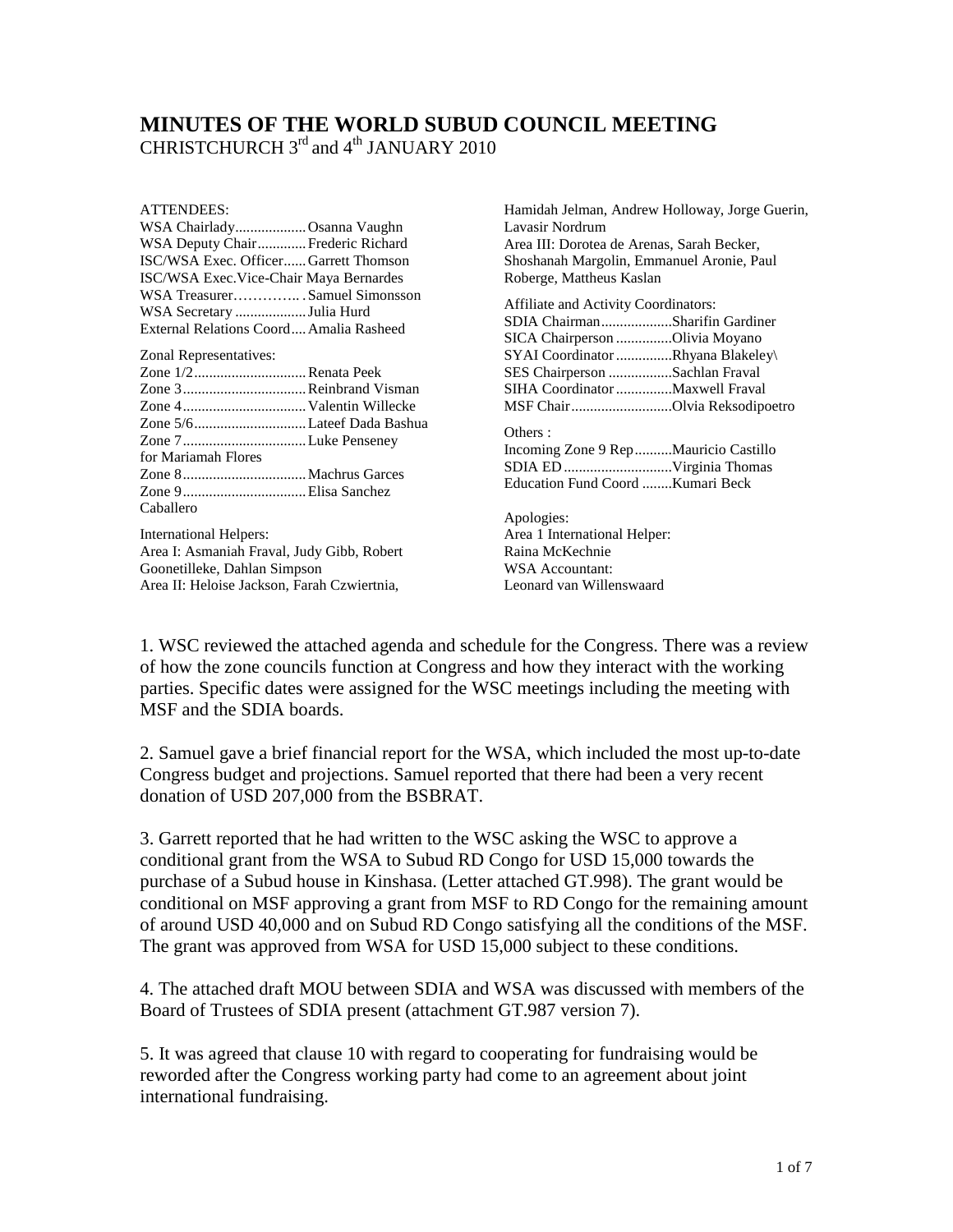6. Clauses 13, 16 and 17 were noted as problematic and it was agreed that Amalia Rasheed and Valentin Willecke and two members of the SDIA team would work on rewording these clauses possibly as a preamble to the MOU. What was needed was to define what the affiliation of SDIA to WSA meant and what its purpose was.

7. There was some discussion of the need for a single three-way MOU between WSA-MSF and SDIA.

8. SDIA had asked for core funding from MSF and this needs approval of the WSA directors in their joint meeting with the MSF board later during the Congress. Virginia said that it made more sense for MSF to fund the service costs of SDIA than to fund projects directly, given that SDIA has developed ways to monitor its support for projects.

9. Garrett reported on the recent letter that explains the proposal to Congress with regard to the Wisma Subud Heritage project. Garrett explained that the WSA was supporting the process initiated by local stakeholders but without financial liabilities from the WSA. It was agreed that it was important to consider alternatives to UNESCO heritage status as ways of preserving the integrity of Wisma Subud.

10. There was a discussion of the relative merits of the proposals for the 2014 Congress. It was reported that Subud Indonesia wanted to propose Rungan Sari to host the 2014 Subud World Congress, but that no actual proposal had yet been received. It was agreed to postpone the discussion until Garrett had spoken with the delegates from Indonesia in order to ascertain whether there was a proposal or not.

11. It was agreed that the meeting of the incoming and outgoing WSC could focus on the following themes:

- a) How the outgoing team worked harmoniously
- b) Lessons learned from the period
- c) Limitations of our work

It was agreed to have sharing sessions in smaller groups, mixed by function.

12. The attached draft MOU between WSA and MSF (dated  $19<sup>th</sup>$  December 2009) was presented. The following amendments were approved:

For zone 9 the document should not mention the issue of the WSA board of Directors because this is a distinct issue that needs to be discussed independently of the MOU.

For zone 4, the phrase "subject to consultation with national bodies" needs to be added twice to the section on fundraising. Subud Germany has sent a proposal in this regard.

Countries of zone 4 insist that the WSA Board has the right to dismiss the MSF board.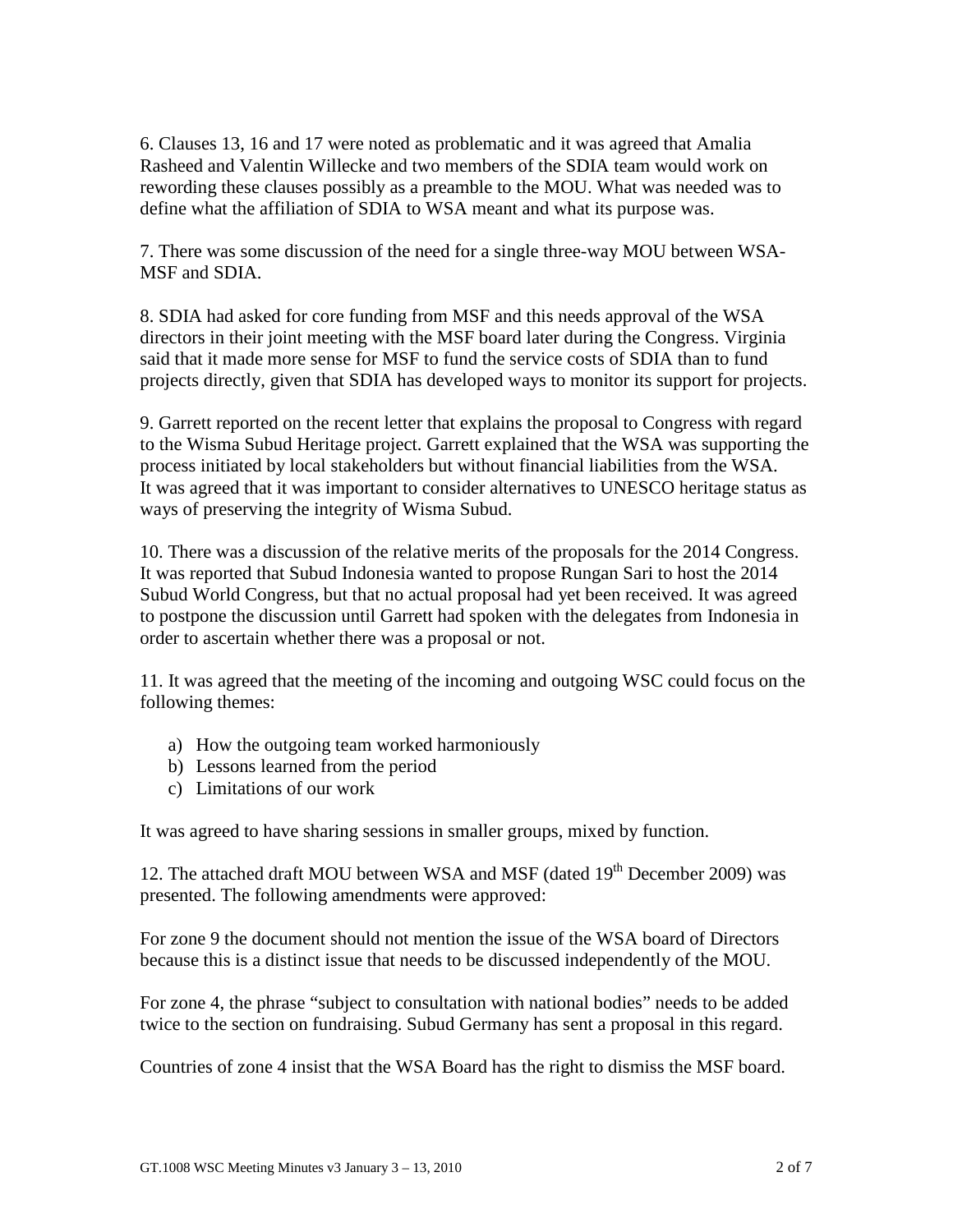There is an inconsistent wording: sometimes the document refers to the branches of MSF and sometimes to the affiliates of MSF. It was noted that the word 'partner' has legal validity.

To grants: "The MSF board and officers will consult with the relevant members of the WSC and WSA executive and with the Subud national body when..." add 'WSA affiliate'

In the document there are a few references to the future formation of an MSF executive. Since this is already formed, the wording needs to be altered.

In the implementation section, it needs to be clear that the MSF bylaws cannot be changed until the Subud World Congress of 2014.

13. It was agreed that the new version including the above amendments would be circulated to the zone councils for zonal input.

14. Garrett reported on the WSA archives. The original audio tapes were supposed to be moved to Memnon, a professional archive service in Belgium, for evaluation towards the beginning of December but a series of miscommunications had prevented this. A new date will be set with the Sillem's for the move.

15. The attached WSA mission statement was discussed (GT. 980 version 6). The following changes were suggested:

- a) There was some discussion as to whether WSA was an umbrella organization. It was agreed that the wording could be "an encompassing network organization"
- b) The meaning of Susila Budhi Dharma could be added
- c) The idea that Subud is open to all people irrespective of sexual orientation
- d) The negative claims can be replaced with positives
- e) Rather than 'exercise' we could use the words 'inner training' and 'spiritual practice'
- f) In some regards, WSA is a service organization, although it is not only that
- g) The document could include the idea of human talent
- h) At certain points, the document is too tentative
- i) With regard to the phrasing about a peaceful world, the wording is too pretentious
- j) The last paragraph could be put earlier under the mission title
- k) Need the idea that the WSA represents Subud globally
- l) Need the point that the WSA is an NGO

The attached is the seventh version of the document containing these changes (GT.1004).

16. The minutes of the WSC meeting held in Poio Spain in 2009 were agreed (attachment 8).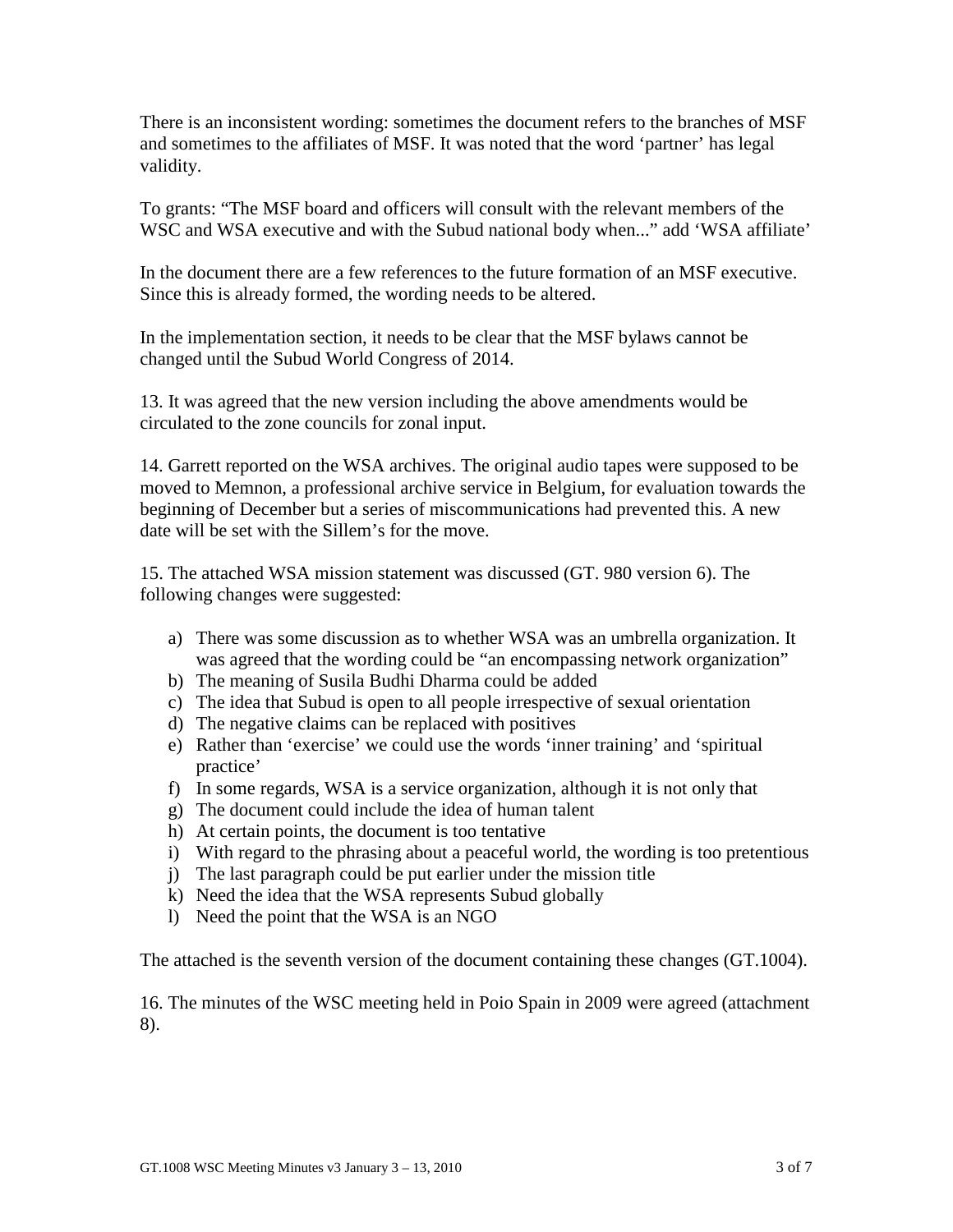## ATTACHMENTS:

- 1. Congress Agenda
- 2. Delegate Program
- 3. Kinshasa House Grant
- 4. WSA-SDIA MOU draft 7
- 5. WSA-MSF MOU December 19, 2009
- 6. WSA Mission Statement v6
- 7. WSA Mission Statement v7
- 8. 2009 World Subud Council Meeting Minutes, Spain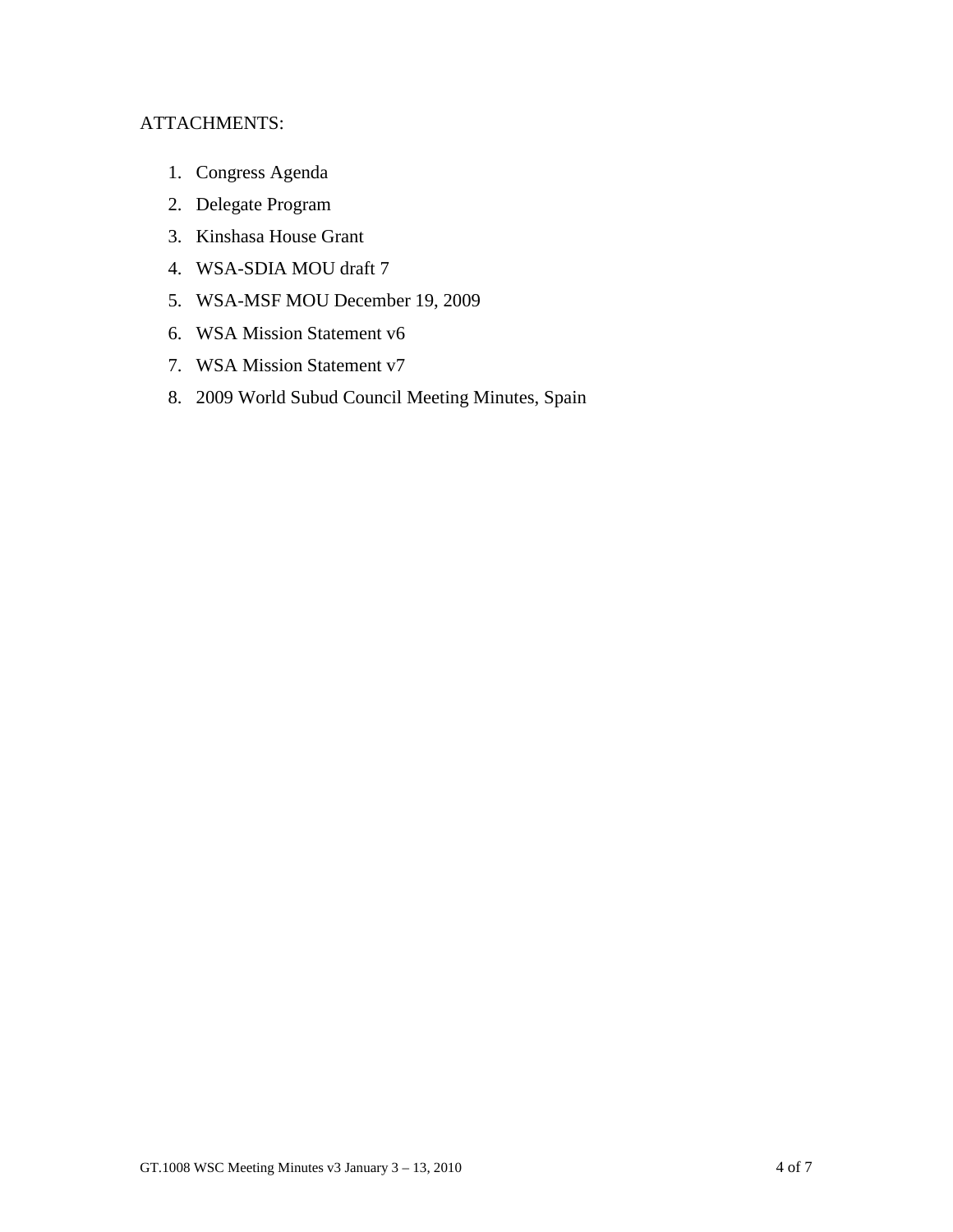# **MINUTES OF THE WORLD SUBUD COUNCIL MEETING** CHRISTCHURCH  $7<sup>th</sup>$  and  $8<sup>th</sup>$  JANUARY 2010

ATTENDEES:

| WSA ChairladyOsanna Vaughn              |  |
|-----------------------------------------|--|
| Incoming WSA Chair  Luke Penseney       |  |
| ISC/WSA Exec. OfficerGarrett Thomson    |  |
| ISC/WSA Exec. Vice-Chair Maya Bernardes |  |

| <b>Outgoing Zonal Representatives:</b> |  |
|----------------------------------------|--|
| Zone 3 Reinbrand Visman                |  |
|                                        |  |
|                                        |  |
|                                        |  |
|                                        |  |
|                                        |  |

1. There was a discussion of the procedures at plenary sessions of Congress: delegates to sit together and vote by hand. There was also a discussion of the helper working party which ends at 6.00 pm instead of 4.30 pm; this means that delegates have to leave the working party early to attend the zone meetings.

2. Subud Indonesia had submitted a request to be considered a few days before Congress, but had not had time to submit a full proposal, to host the Congress in Rungan Sari. Members of the Indonesian delegation attended the WSC meeting to answer questions about their proposal.

3. The WSC felt it had not enough information to verify the viability of Rungan Sari as a possible venue for the 2014 Congress. WSA policy since the 1997 World Congress has been that countries would be tested only given their viability to host congress. For this reason, WSC could not recommend that Indonesia should be tested. Garrett agreed to speak to the Indonesian delegation about this.

4. This meant that congress had two options. One would be to ask Indonesia to submit a proposal for the 2018 Congress; the other for this Congress to ask WSC to make decision with regard to location of 2014 Congress in few months' time, after Indonesia has developed a full proposal. However, postponing the decision as to the location of the 2014 Congress may affect negatively Norway's proposal, since the BCC may need to be booked in three month's time.

5. Five countries had proposed themselves to host the 2014 congress: Brazil, Canada, Colombia, Mexico, and Norway. Garrett explained the process whereby the WSC had tried to assess the viability of the proposed sites according to at least, but not exclusively, four criteria: adequate venue; cost of venue; strength of team; ease of obtaining visas for delegates. Each country submitted a full proposal which was summarized to a matrix format so each proposal could be comparable and each matrix was made available on the WSA org website (attachments 1 - 5). Attached summaries were also presented to Congress (see attachment 6).

6. WSC felt unable to rank the proposals according to the four criteria, but reviewed each proposal carefully and had some general assessments of the outer strengths and weaknesses of each proposal.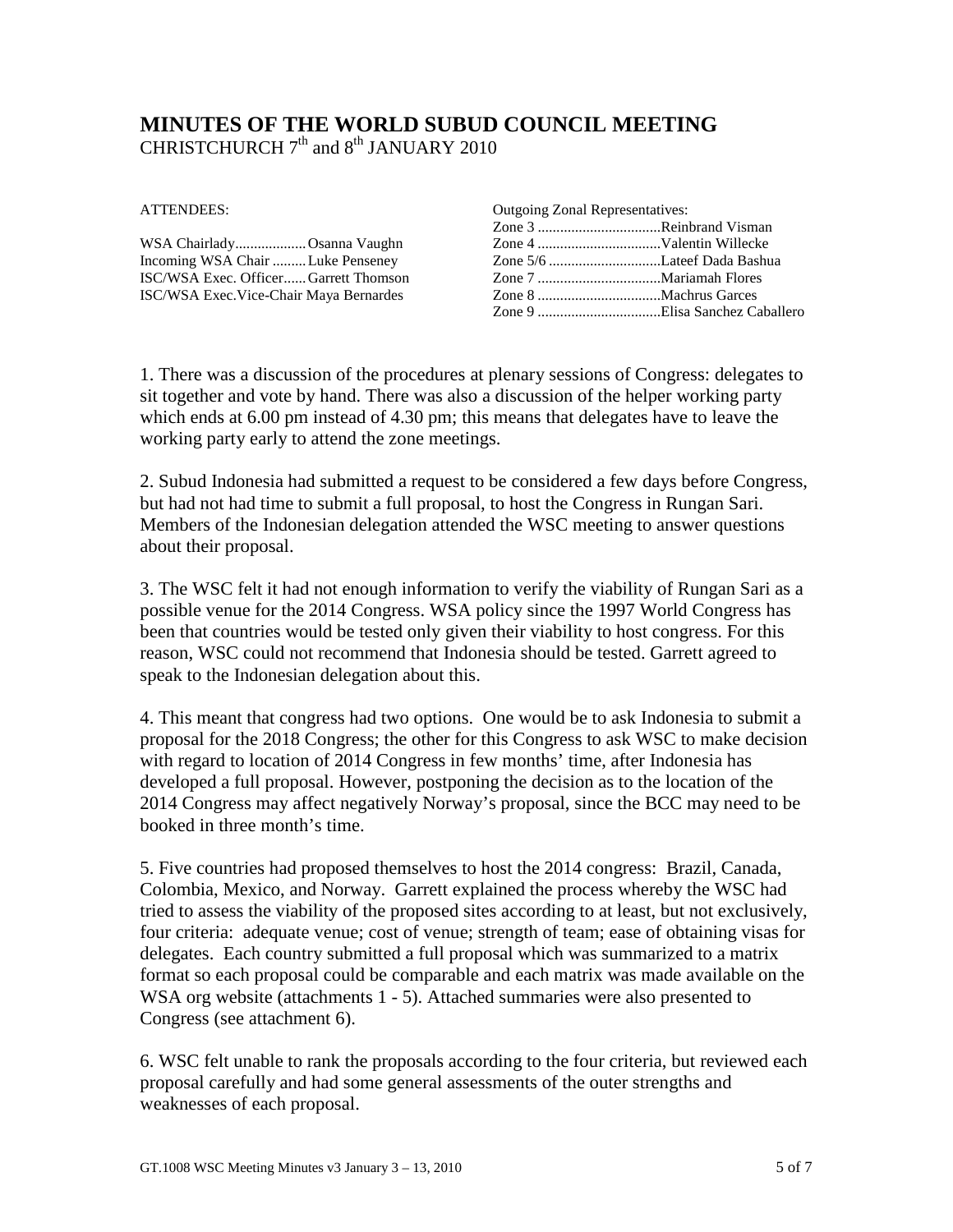Brazil: Inexpensive venue. The local team needs supports from rest of Zone 9, Airfare to Brazil costly.

Canada: Very good venue. More expensive than Brazil, but comparable in price to Mexico & Norway for venue; strong team; could be visa problems.

Colombia: Inexpensive venue; problem with logistics since the main hall has to be used for latihan and plenary. Possible transportation problems from Amanecer to hotels because not within walking distance; Amanecer is our own Subud site; congress expenses could develop center. But WSA directors had different views of the relevance of this as to where Congress should be.

Mexico: Venue very good. Hotels and congress venue close by. Venue cost similar to Canada, but there are more accommodation options, which are less expensive. Local team needs support from other groups, which are nearby.

Norway: Venue is a little more costly if more people attend; food and accommodations slightly more expensive than Mexico. Team small but strong; there may be visa problems.

7. It was agreed to ask the international helpers to test the inner qualities of each site against a benchmark for the inner qualities needed to host the 2014 World Congress and also to ask the international helpers to not recommend one country but rather to leave the decision to the delegates.

8. On the evening of the  $7<sup>th</sup>$  there was an open-ended discussion of the relations between SDIA and WSA, which did not result in a conclusion.

### ATTACHMENTS:

- 1. Congress Matrix: Brazil
- 2. Congress Matrix: Canada
- 3. Congress Matrix: Colombia
- 4. Congress Matrix: Mexico
- 5. Congress Matrix: Norway
- 6. Congress Matrix Summaries